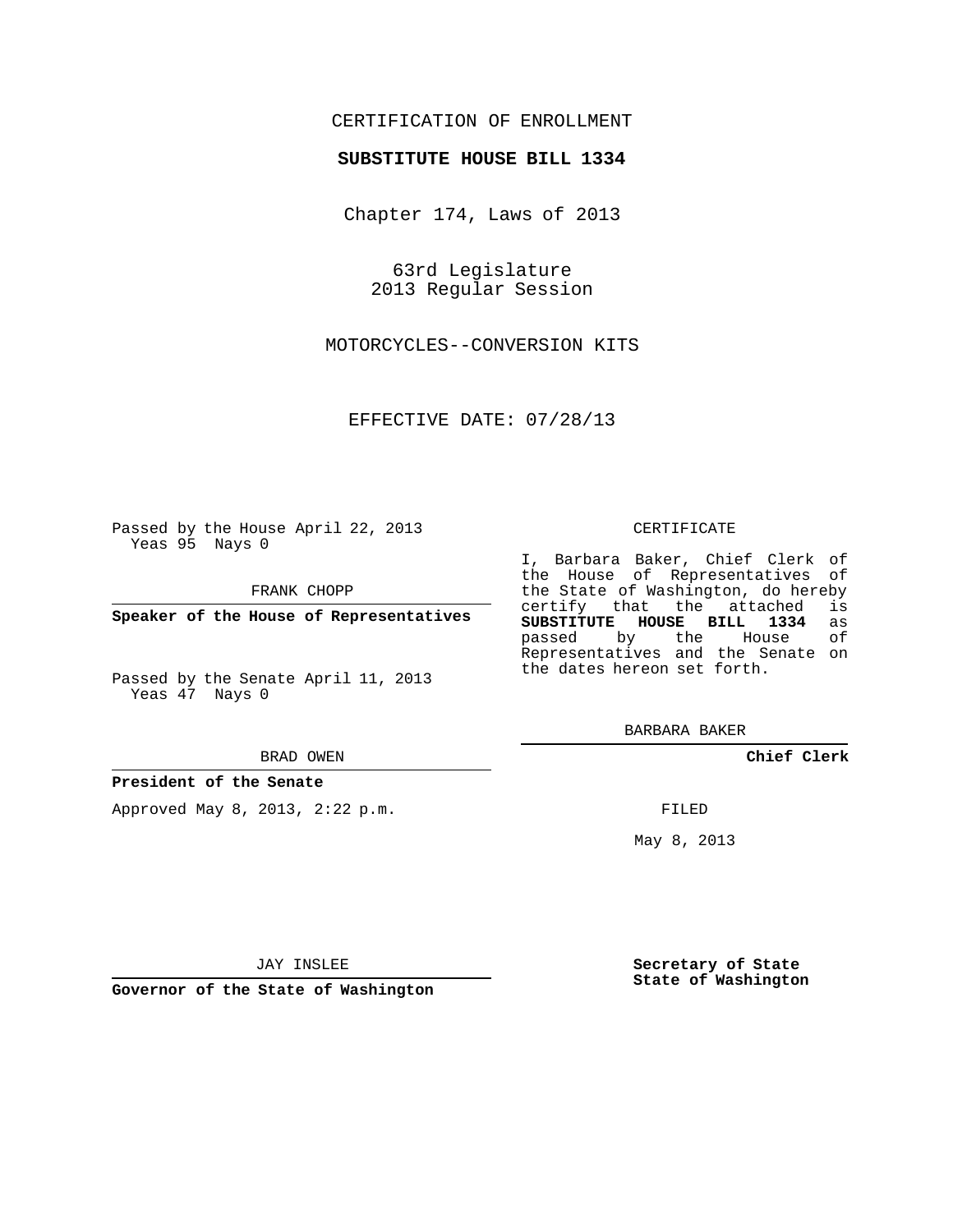# **SUBSTITUTE HOUSE BILL 1334** \_\_\_\_\_\_\_\_\_\_\_\_\_\_\_\_\_\_\_\_\_\_\_\_\_\_\_\_\_\_\_\_\_\_\_\_\_\_\_\_\_\_\_\_\_

\_\_\_\_\_\_\_\_\_\_\_\_\_\_\_\_\_\_\_\_\_\_\_\_\_\_\_\_\_\_\_\_\_\_\_\_\_\_\_\_\_\_\_\_\_

### AS AMENDED BY THE SENATE

Passed Legislature - 2013 Regular Session

## **State of Washington 63rd Legislature 2013 Regular Session**

**By** House Transportation (originally sponsored by Representatives Shea, Taylor, MacEwen, Schmick, Holy, Short, Kagi, Orcutt, Overstreet, Rodne, Klippert, Hargrove, Condotta, and Parker)

READ FIRST TIME 02/12/13.

 1 AN ACT Relating to conversion kits on motorcycles; amending RCW 2 46.04.330 and 46.20.500; and reenacting and amending RCW 46.81A.010.

3 BE IT ENACTED BY THE LEGISLATURE OF THE STATE OF WASHINGTON:

 4 **Sec. 1.** RCW 46.04.330 and 2009 c 275 s 2 are each amended to read 5 as follows:

 6 "Motorcycle" means a motor vehicle designed to travel on not more 7 than three wheels ((<del>in contact with the ground</del>)), not including any 8 stabilizing conversion kits, on which the driver:

 9 (1) Rides on a seat or saddle and the motor vehicle is designed to 10 be steered with a handlebar; or

11 (2) Rides on a seat in a partially or completely enclosed seating 12 area that is equipped with safety belts and the motor vehicle is 13 designed to be steered with a steering wheel.

14 "Motorcycle" excludes a farm tractor, a power wheelchair, an 15 electric personal assistive mobility device, a motorized foot scooter, 16 an electric-assisted bicycle, and a moped.

17 **Sec. 2.** RCW 46.20.500 and 2009 c 275 s 4 are each amended to read 18 as follows: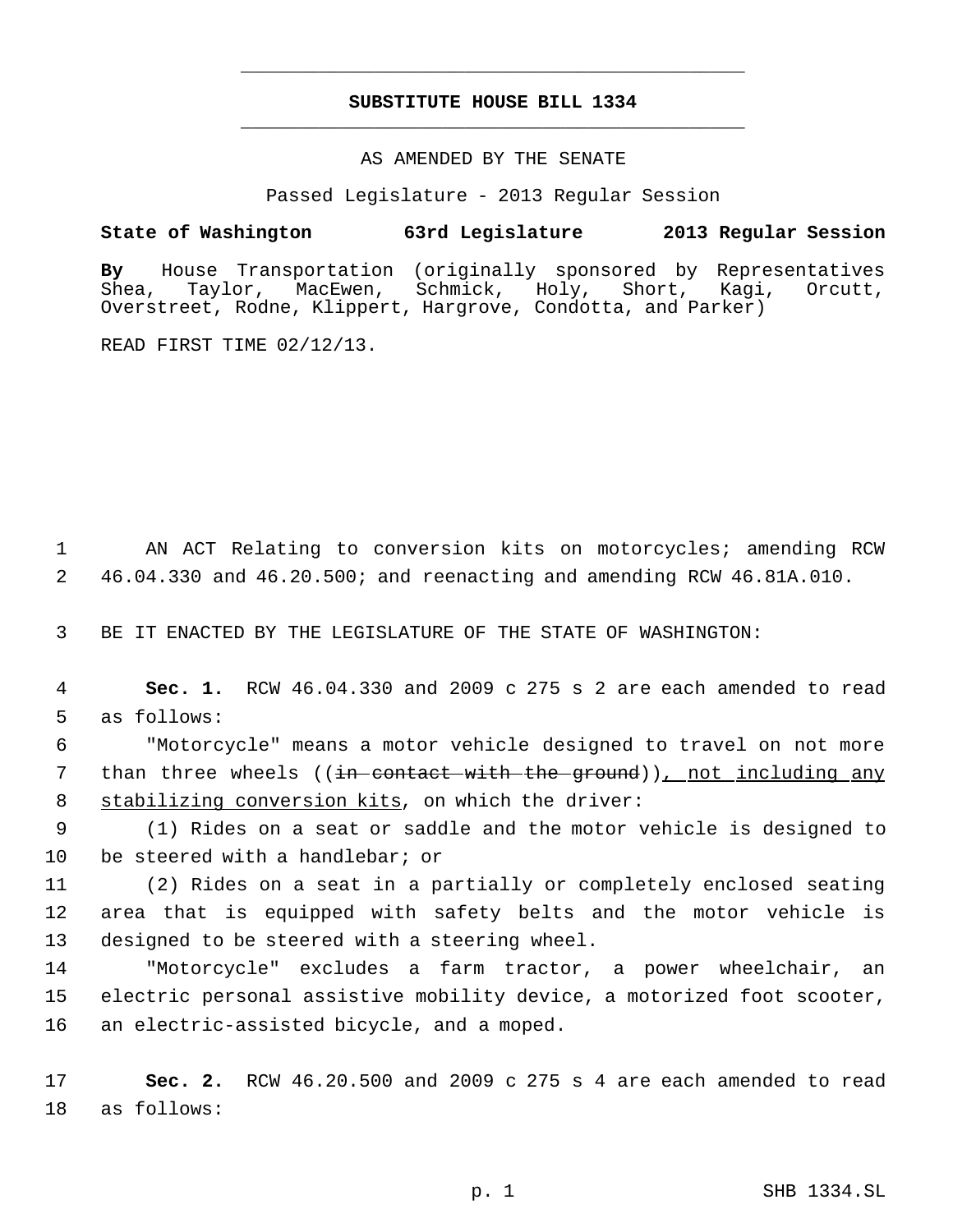(1) No person may drive either a two-wheeled or a three-wheeled motorcycle, or a motor-driven cycle unless such person has a valid driver's license specially endorsed by the director to enable the holder to drive such vehicles.

 (2) However, a person sixteen years of age or older, holding a valid driver's license of any class issued by the state of the person's residence, may operate a moped without taking any special examination for the operation of a moped.

 (3) No driver's license is required for operation of an electric- assisted bicycle if the operator is at least sixteen years of age. Persons under sixteen years of age may not operate an electric-assisted bicycle.

 (4) No driver's license is required to operate an electric personal assistive mobility device or a power wheelchair.

 (5) No driver's license is required to operate a motorized foot scooter. Motorized foot scooters may not be operated at any time from a half hour after sunset to a half hour before sunrise without reflectors of a type approved by the state patrol.

 (6) A person holding a valid driver's license may operate a motorcycle as defined under RCW 46.04.330(2) without a motorcycle endorsement.

 (7) A person operating a motorcycle with a stabilizing conversion 23 kit must have a valid driver's license specially endorsed by the director for a three-wheeled motorcycle to enable the holder to operate such a motorcycle.

 **Sec. 3.** RCW 46.81A.010 and 2003 c 353 s 11 and 2003 c 41 s 4 are each reenacted and amended to read as follows:

 Unless the context clearly requires otherwise, the definitions in this section apply throughout this chapter.

 (1) "Motorcycle skills education program" means a motorcycle rider skills training program to be administered by the department.

(2) "Department" means the department of licensing.

(3) "Director" means the director of licensing.

 (4) "Motorcycle" ((means a motor vehicle designed to travel on not more than three wheels in contact with the ground, on which the driver 36 rides astride the motor unit or power train and is designed to be 37 steered - with - a - handlebar, - but - excluding - farm - tractors, - electric